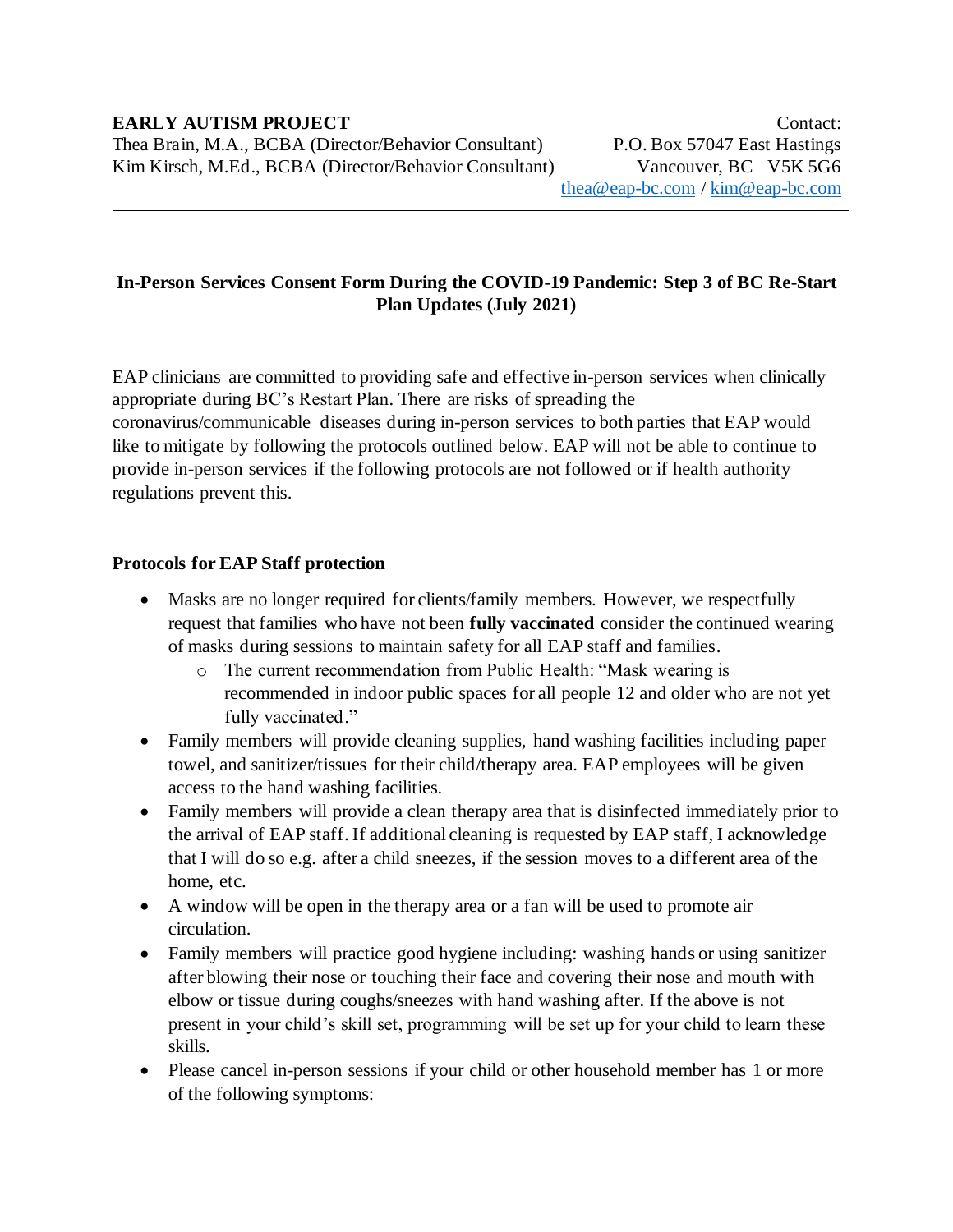- o Fever, chills, cough, loss of sense of smell or taste, new or worsening cough, difficulty breathing
- o **Follow health authority recommendations prior to resuming in-person sessions. The above symptoms require a Covid-19 test.**
- Please cancel in-person sessions if your child or other household member has 1 or more of the following symptoms:
	- o Sore throat, loss of appetite, headache, body aches, extreme fatigue or tiredness, nausea or vomiting, diarrhea
	- o **Follow health authority recommendations prior to resuming in-person sessions. If symptoms improve after 24 hours no Covid test is required.**
- Please cancel in-person sessions if your child or other household member has been in close contact with a someone who has Covid-19 OR the symptoms listed above.
- Please check your symptoms with the B.C. Self-Assessment Tool if unsure.
- If any household member travels **outside of Canada**, sessions must be cancelled or rescheduled virtually for 14 days following their return to Canada/the household. **Follow health authority recommendations prior to resuming in-person sessions** *Please provide as much notice as possible for any planned travel outside of Canada to your Supervising BCBA.*

## **Protocols for Client protection**

- Family members will be responsible for providing all therapy materials. EAP staff will limit bringing materials into your home for your protection.
- EAP staff will be required to wear disposable gloves when toilet training is taking place during in- person services.
- EAP staff will be required to wash their hands before and after touching any food that is being used for self-care programming or reinforcement.
- EAP employees must sanitize hands immediately before entering client home. EAP employees must wash hands with water and soap for 20 seconds upon entering client home and after removing shoes. EAP employees will not eat food during in-person services.
- EAP employees will bring their own water bottle, hand sanitizer, tissues and any personally preferred personal protective equipment (e.g., masks).
- All EAP staff members involved in therapy will complete the EAP Employee COVID-19 Screening. Sessions will be switched to remote learning/virtual session or cancelled/rescheduled if EAP staff have any COVID-19 symptoms. If there is illness in the EAP staff household, sessions will be cancelled/switched to online sessions for a minimum of 10 days from onset and 3 days symptom-free or as recommended by health authorities.
- If any EAP staff member travels outside of Canada, sessions will be cancelled for 14 days during the self-isolation period or will be re-scheduled as virtual sessions if appropriate for my child (or as recommended by health authorities).
- EAP staff members will practice good hygiene including: washing hands or using sanitizer after blowing their nose or touching their face and covering their nose and mouth with elbow or tissue during coughs/sneezes and washing hands after.